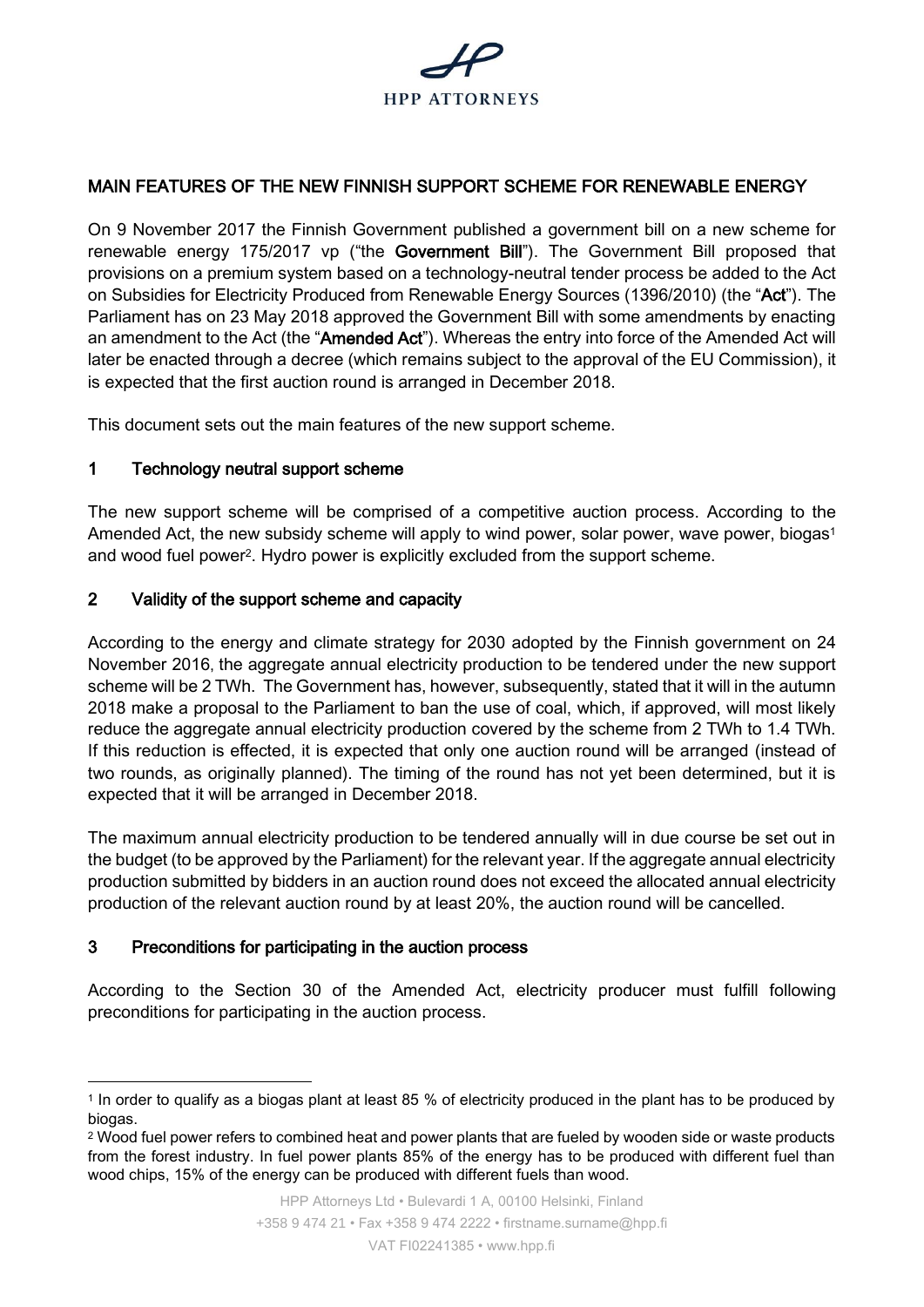

In order to be eligible for the scheme, the power plant must be located in Finland or Finland's territorial waters (excluding, however, projects located in the Åland Islands).

Furthermore, in order for the relevant project to be eligible for the new scheme:

(i) each power plant must be completely new, with the exception of the power plant building and its foundations, which may be recycled. This precondition is dealt with in more detail in the Government Bill, where it for instance is stated that the wind turbine tower is considered as part of the engine, which means that the tower and the engine room must be new in order for the project to be eligible for the subsidy scheme.

(ii) it must not previously have received any state aid. There is, however, an exception from this requirement, based on which re-powering of old power plants, which have previously received state aid, under certain circumstances may be eligible for the new subsidy scheme. The decree by which the Amended Act will be enacted to enter into force will include more details on the circumstances under which re-powering is allowed.

### (iii) no final investment decision shall have been made by the bidder prior to the auction round.

Finally, the Amended Act includes restrictions relating to the size of the projects. Projects with an annual electricity production exceeding the annual electricity production being tendered in the relevant auction round cannot be entered into the scheme. Moreover, in order for a project to be eligible for the new support scheme, a total annual output of at least 800 MWh is required. Each bidder may, in its discretion, include several projects and/or power plants in the same bid provided that each power plant included in the bid is of the same technology and has an annual output of at least 800 MWh but no more than 10,000 MWh. It is not required that the grid connection of all power plants is the same or that the power plants are located in the same area. However, the power plants shall have a common measurement point, internal grid connection or other technical connection in order to be included in the same bid.

The requirement to participate in an auction round is that the project upon submission of the application is fully permitted (i.e. that the applicable land use plan (or planning decision (Fi: suunnittelutarveratkaisu), as the case may be) as well as the building permit (or deviation decision, as the case may be) are legally binding and remain in force for a sufficiently long period enabling the competitive bidding. In addition, a binding grid connection offer (effectively conditional only upon the bidder being successful in the auction process)<sup>3</sup> valid for a sufficiently long time to enable entry into a final grid connection agreement if the bid is successful is required. A final grid connection agreement is accepted in lieu of a grid connection offer if such agreement has been entered into prior to the entry into force of the act on the new support scheme or if the bidder can prove that the grid owner has refused to make a required grid connection offer to the bidder.

A participation fee (currently estimated to be EUR 2,500 per bid) is payable in connection with the submission of the bid in the auction process. Since the purpose of the fee is to cover administrative

-

<sup>&</sup>lt;sup>3</sup> A template for such offer is currently being prepared by Finnish Energy (Fi: *Energiateollisuus*).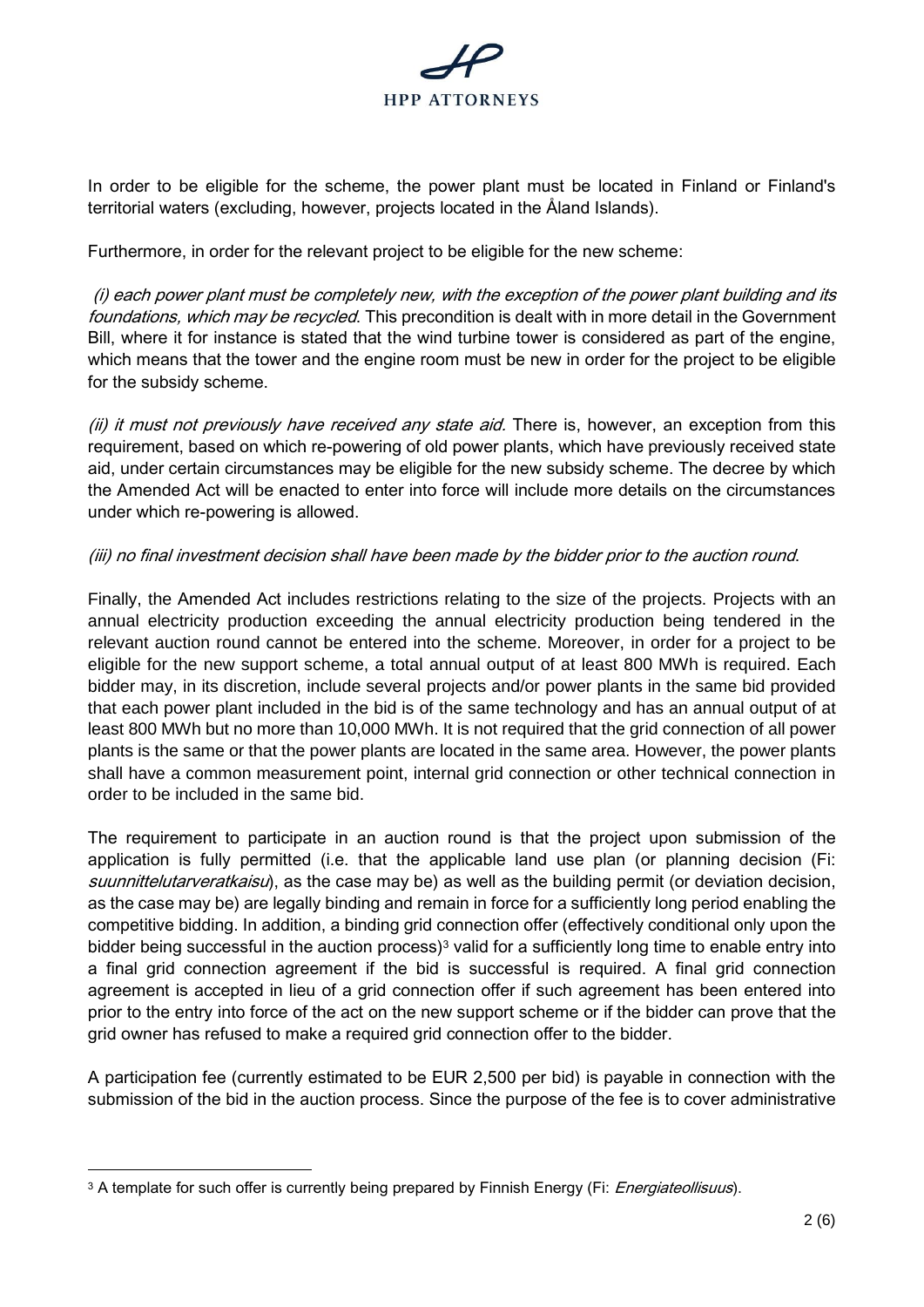

costs caused by the auction system, it will not be refunded even if the bidder is unsuccessful in the auction round.

# 4 Support level and duration of support

Sections 32 and 34 of the Amended Act contain provisions on support level and duration of support. The support will be determined separately for each bid in a competitive auction process where the bidders with the lowest offered premium, the aggregate annual electricity production of which do not exceed the annual electricity production allocated to the relevant auction round, are approved into the scheme (pay-as-bid). The maximum duration of the support granted to the project is 12 years. The approval into the scheme is transferrable to third parties in connection with the transfer of assets of the relevant project(s).

Based on a floor price of EUR 30/MWh the bidder will in its bid set a premium not exceeding EUR 53.5<sup>4</sup> , which the bidder required in excess of the floor price in order to implement its project. This floor price plus the offered premium is referred to as the target price.

As stated in the Government Bill, the support scheme is a combination of a sliding and fixed premium. If the market price of electricity, which is determined on the basis of the average Nordpool area price for the relevant calendar quarter, is the floor price (EUR 30/MWh) or less, the support is fixed at the premium offered by the bidder. If the market price of electricity exceeds the floor price, a sliding premium will be applied, where the support equals the difference between the market price and the target price. In this respect, the Government Bill sets out the following two sample calculations:

*Premium (EUR/MWh) The average market price of electricity (EUR/MWh) 10 15 20 25 30 35 40 1,0 1,5 2,0 2,5 3,0 3,5 4,0 0,5 1,0 1,5 2,0 2,5 3,0 3,5 0 0,5 1,0 1,5 2,0 2,5 3,0 0 0 0,5 1,0 1,5 2,0 2,5 0 0 0 0,5 1,0 1,5 2,0 0 0 0 0 0,5 1,0 1,5 0 0 0 0 0 0,5 1,0*

Table 1. Sample calculation of *aid in accordance with the premium per year (MEUR) for a power plant where the production of electricity is 0.1 TWh per year*

Table 2. Sample calculation of aid in accordance with the premium per year (MEUR) for a power plant where the production of electricity is 0.25 TWh per year

|                                         | Premium (EUR/MWh) |     |               |        |     |     |      |
|-----------------------------------------|-------------------|-----|---------------|--------|-----|-----|------|
| The average market price of electricity |                   |     |               |        |     |     |      |
| (EUR/MWh)                               | 10                | 15  | 20            | 25     | 30  | 35  | 40   |
| 30                                      | <u>Б</u><br>ن, ∠  | ၁ ၀ | 5             | 6,3    |     | 8.8 | 10,C |
| 35                                      | ⌒<br>. ب          | 2.5 | 8.<br>ົ<br>J. | 5, C   | 6,3 | . ب | 8,8  |
| 40                                      |                   | ◠   | ς<br>ں, ے     | ⌒<br>0 | 5,( | 6,3 | .5   |

<sup>4</sup> According to the Government Bill, the maximum level may be reduced by a Government decree.

-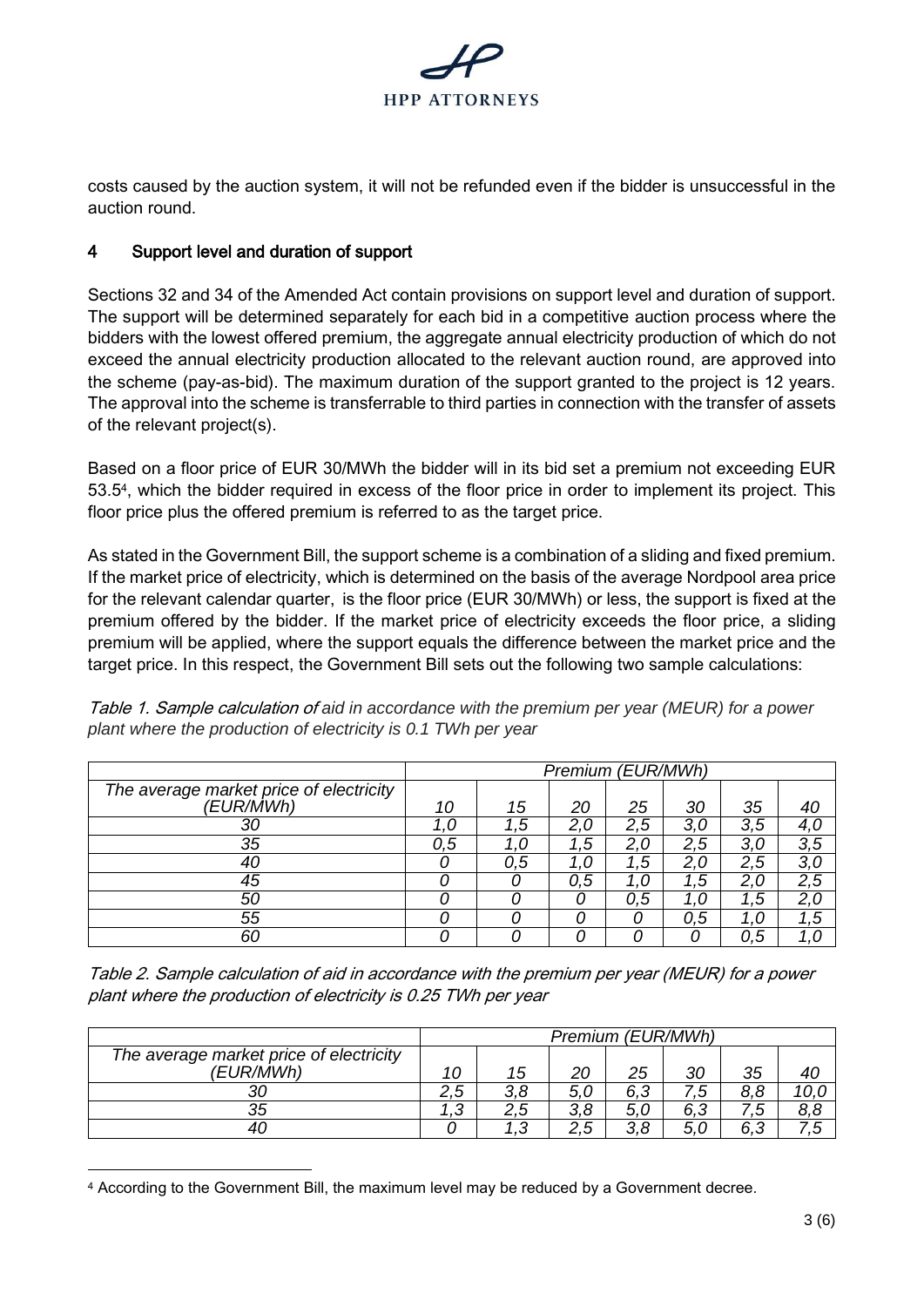

| -<br>ᅮᆫ              |  | ⌒<br>. ب | ∽<br>ے . | $\circ$          | ∽<br>ັ<br>ັ       |  |
|----------------------|--|----------|----------|------------------|-------------------|--|
| $\overline{r}$<br>יר |  |          | ⌒<br>. ب | Е<br>∽<br>$\sim$ | o<br>⌒<br>J.<br>ັ |  |
| $ -$                 |  |          |          | ⌒<br>ں.          | -<br>∽<br>ـ ـ     |  |
| οU                   |  |          |          |                  | ں ،               |  |

### 5 Requirements relating to the bid

Requirements relating to the bid are stated in the Section 31 of the Amended Act. The bid must be made by a due date determined by the Energy Authority using a form to be produced by it and include: (i) the offered premium; (ii) the offered annual production volume of electricity; and (iii) information on the generation unit(s) to be used for the production of electricity (in respect of which it should be noted that there is no requirement to provide information on turbine types but rather whether the relevant project is a wind power project, a solar power project or a project for any other eligible technology) as well as the municipality where the project is located. In this respect the bidder is not allowed to alter its bid after said due date.

After due date determined by the Energy Authority, the bidder may not revoke the bid. Neither may the bidder amend the bid regarding the offered premium or the annual production volume of electricity, or the notice of the power plant where the electricity is to be produced after the due date.

In addition to the above, the bid must include information on the bidder, evidence of satisfaction of the preconditions for participation in the auction round as well as the tariff period (which corresponds to the calendar quarter) as of which the support period for the project is requested to commence. Said tariff period must commence within 3 years from the approval into the scheme. According to the Government Bill, the bidder may amend the commencement tariff period by giving notice to the Energy Authority, until the approval decision of the submitted bid has been made by the Energy Authority.

The capacity and the number of generators, and the construction schedule of the power plant can be updated later, as the bid may only contain a range set by the bidder. However, according to the Government Bill, the final information must be notified to the Energy Authority within three (3) years and two (2) months from approval of the project into the scheme. The information must be specific and final and no range within which refinement could take place is allowed any longer at that point.

There is no possibility of partial approval of a project into the scheme. This means that if there is not sufficient capacity available under the scheme in order to approve the entire annual electricity production included in a bid into the scheme, the bid will be rejected. Furthermore, if there are two bids for the same annual electricity production, but the capacity available under the scheme is not sufficient for the approval of both bids, neither of the bids will be approved into the scheme.

A bidder who has been successful in the auction process is required to complete the construction works of at least one generation unit and connect it to the grid and start energy production within three years from the approval of the project into the scheme. However, if not all generation units have been constructed and connected to the gird by said deadlines, this would possibly lead to an obligation to pay compensation for underproduction (as set out below). Moreover, the electricity producer would also lose part of its construction security. In addition, since the commencement date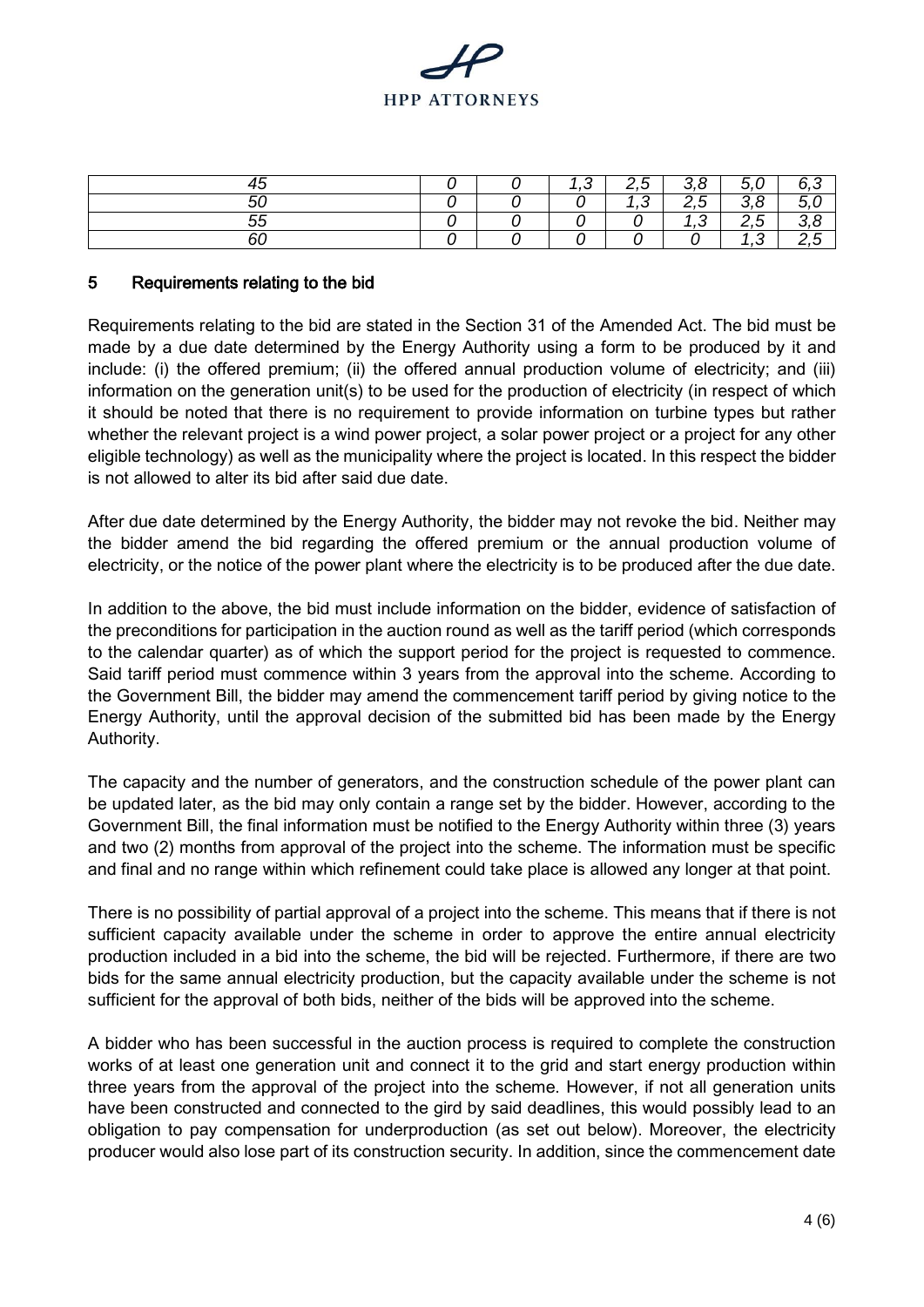

of the subsidy would remain unchanged, the subsidy period would in practice be shortened as an outcome.

It is required that the entire offered capacity is fully constructed and connected to the grid within five years from approval of the project into the scheme. The right to support is forfeited if either of said three and five year deadlines is missed.

# 6 Bid bonds

Participation in the auction process would, according to the Section 31 of the Amended Act, require provision of a bid bond to the benefit of the Energy Authority. The amount of the security will be calculated by multiplying the offered annual production of electricity in MWhs by two. For example, if the annual electricity offered by the bidder amounts to 0.1 TWh, the security would amount to EUR 200,000. According to the Amended Act, guarantees issued by financial institutions domiciled in the EEA, cash deposits and policies issued by insurance companies domiciled in the EEA would be acceptable as security. As stated in Section 57 a of the Amended Act, the security is released (i) if the bidder is unsuccessful in the auction; or (ii) upon granting by the bidder of the construction security referred to below. If the bidder is successful in the auction process but does not grant construction security, the Energy Authority will enforce the security and simultaneously the decision on the approval into the scheme will be cancelled.

If the bidder is successful in the auction process, it shall within one month from approval into the scheme grant a construction security to the benefit of the Energy Authority. According to the Section 31 of the Amended Act, the participation security shall be valid for six (6) months from the due date determined by the Energy Authority. As stated in Section 33 of the Amended Act, the construction security shall be valid for three (3) years and six (6) months from the issuing date of the security.

The types of security accepted are the same as for the participation security. According to the Section 33 of the Amended Act, the amount of the security will be calculated by multiplying the offered annual production of electricity in MWhs by sixteen (16). For example, if the annual electricity production offered by the bidder amounts to 0.1 TWh, the construction guarantee shall amount to MEUR 1.6. The construction security is released if and to the extent the relevant power plants are fully constructed and connected to the grid and producing electricity within three years from approval of the project into the scheme. To the extent that the offered capacity is not producing electricity by said date, the Energy Authority will enforce the construction security.

# 7 Payment of the support

According to the Section 32 of the Amended Act, the 12 year support period commences from the start of the tariff period set out in the relevant bidder's bid (regardless of whether by said date the project has been connected to the grid or not). There is, however, no restriction preventing the bidder from starting production and sale of electricity prior to the commencement of the tariff period from which the right to support starts.

The support is paid on the basis of electricity produced and fed into the grid. Since the support is restricted to the annual electricity production offered in the bid, support is not paid in respect of electricity produced in excess of the offered annual production. Since the electricity production from